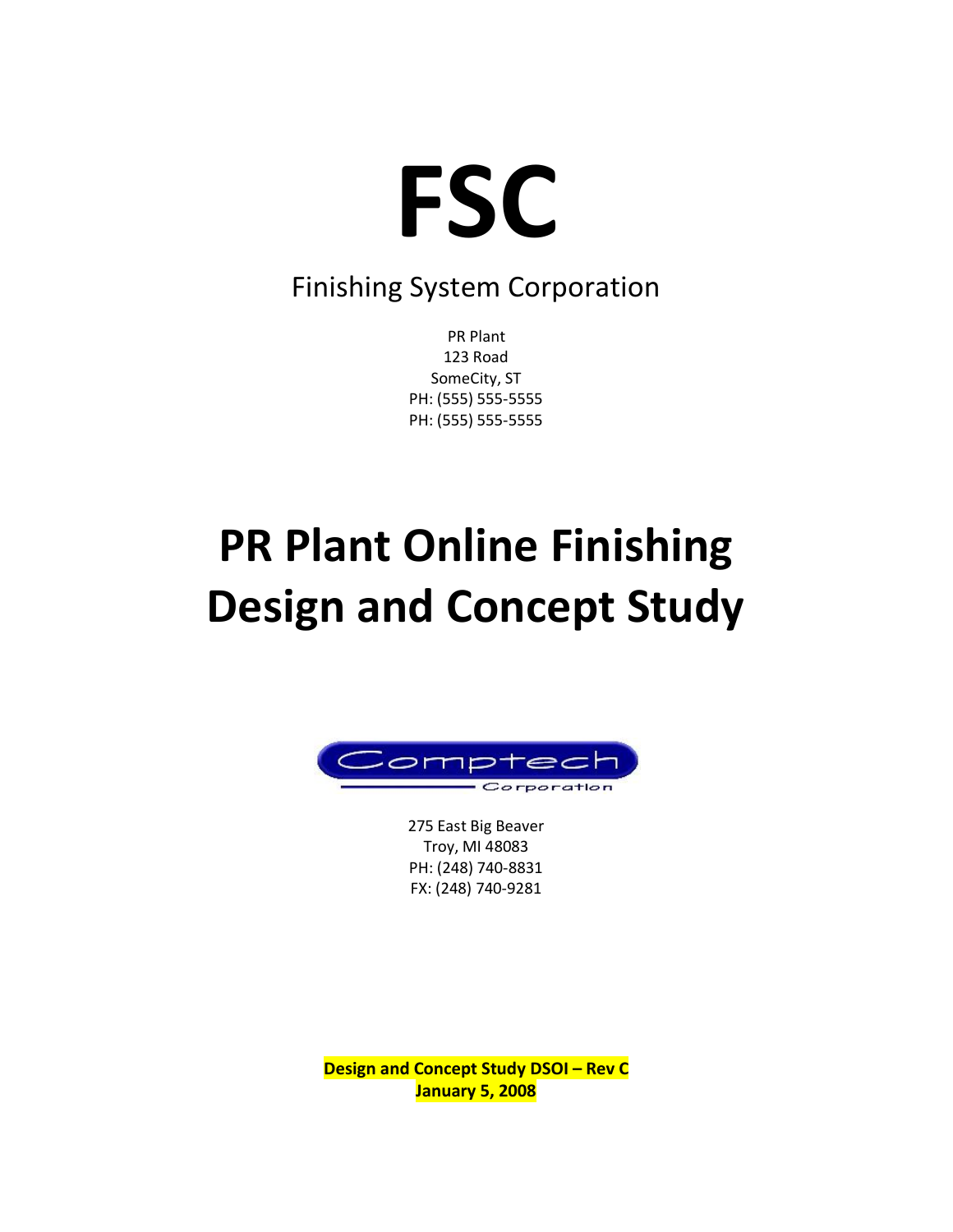### **Table of Contents**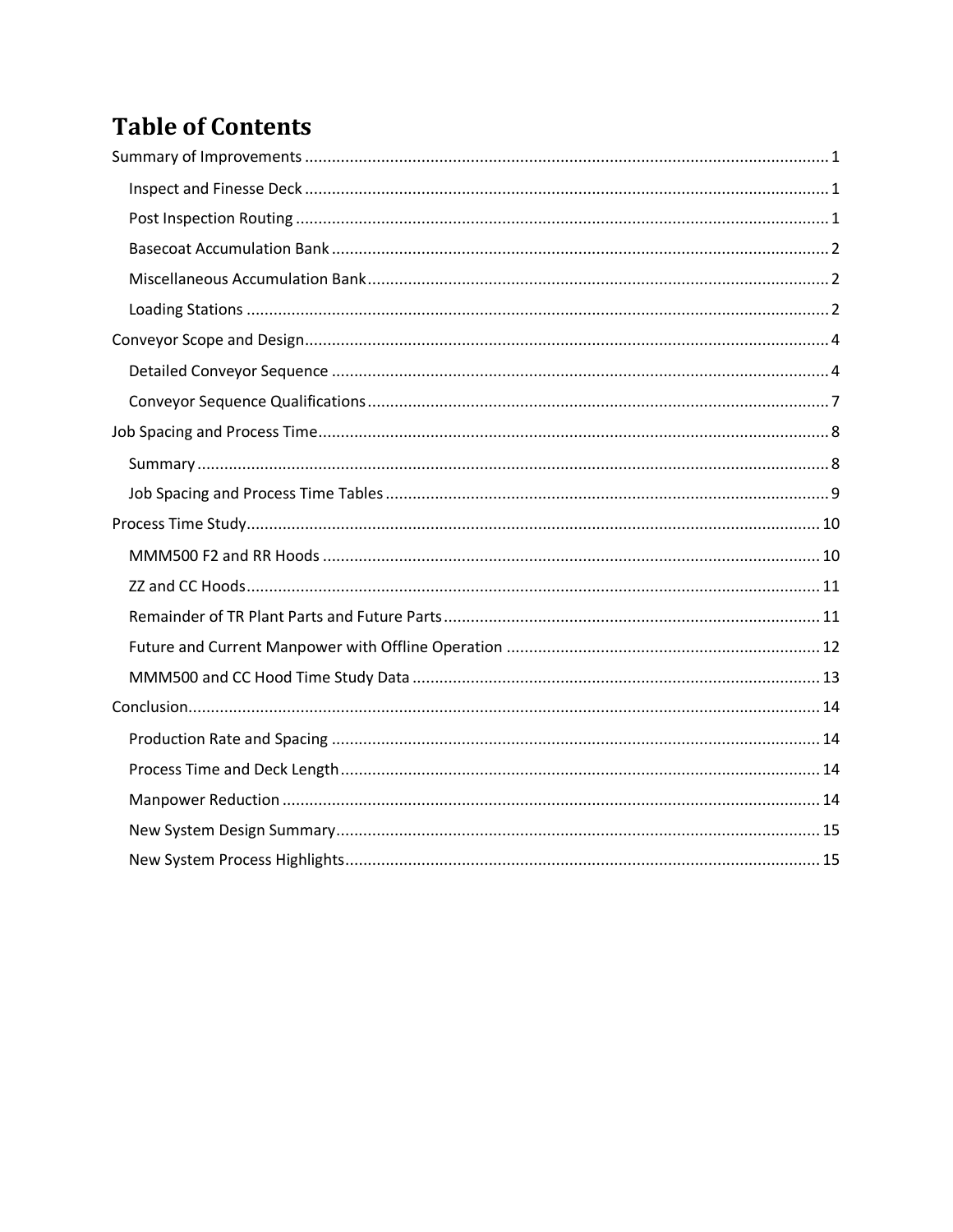Design Study DS – Rev C J a n u a r y 5, 2 0 0 9

### <span id="page-2-0"></span>**Summary of Improvements**

The purpose of these upgrades is to increase product output while reducing the required manpower to process the additional load. The additional products will include all of the products from the TR plant and the addition of the Mine truck hood and fenders which will also receive a final basecoat processed through the same paint system as the current primer.

In order to achieve these goals, we propose to move all repairs, sanding, finesse, and touch up painting from segregated offline workstations located in the unload area to an online deck located after the paint system. The addition of online finesse will dramatically increase productivity by utilizing all available manpower on each product. This is in contrast to the existing system in which manpower is only utilized when a designated part enters a segregated workstation.

This section summarizes the process flow improvements and additions we propose to implement.

#### <span id="page-2-1"></span>**Inspect and Finesse Deck**

All existing Inspection and Finesse operations are to be moved from the current unload area to the new Inspect and Finesse Deck located online immediately following the paint system. All parts exiting the paint system are processed in the new deck.

With the new location of these operations, parts will now follow a logical route through the facility. Parts will no longer be routed to unload stations only to be reloaded for further processing. Parts that require an additional coat of primer are routed back to the paint system, those that require further repairs are routed back to the Finesse deck, parts requiring basecoat paint are routed to the basecoat bank, and finally parts that are ready for shipping are routed to the unload area.

#### INSPECT FINESSE DECK HIGHLIGHTS

- Recirculating air handling unit with two stage filtration, cooling coils, fresh air intake, and an intake air heater to maintain a clean and comfortable work environment
- Multiple zones for dedicated operations
- Multi level and adjustable deck system to gain access to various areas of the part
- Filtered return air slots in the floor to capture sanding dust
- Lean rails for ergonomic access to various areas on the part
- High and low level lighting
- Ergo-Mat's throughout the Deck for a comfortable environment (Optional)
- Continuous tool rail which all tools (sanders, spot heaters, etc.) will be attached (Optional)
- Removable tool shelves at workstations for supplies and tools (Optional)
- Multiple compressed air drops throughout the length of the Deck for tools (Optional)
- Multiple electrical outlets for hand lighting and heat guns

#### <span id="page-2-2"></span>**Post Inspection Routing**

After parts are processed through the Inspection and Finesse Deck, they are processed for further routing based on the part type and condition. Some parts will require a second coat of primer, while others will require final basecoat paint.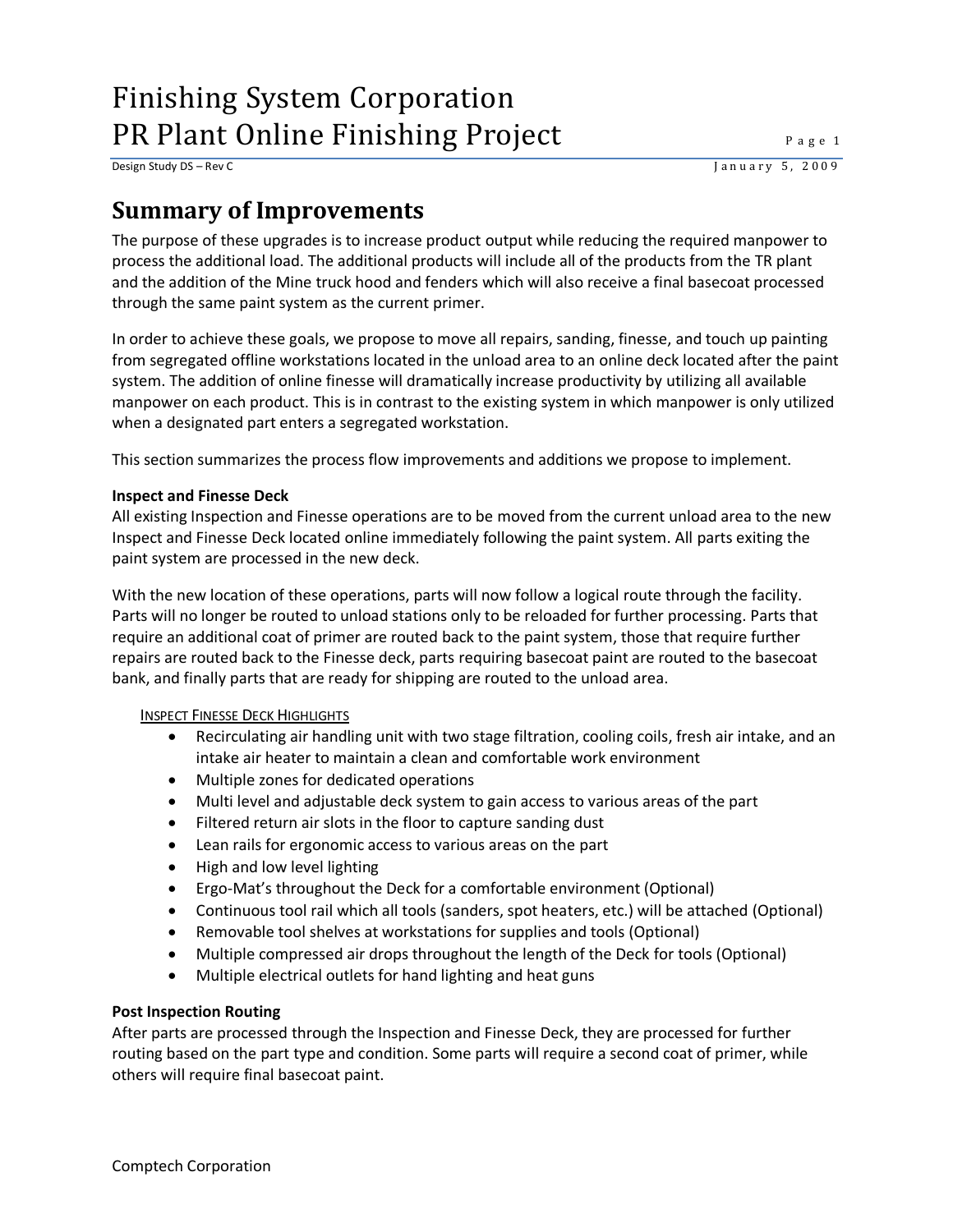#### ROUTING OPTIONS

- 1. Back to the paint system for a second coat of primer: this is required for all CC hoods that have received one coat of primer and parts that received extensive repairs and require additional primer as determined by the final inspection in the Inspect Finesse Deck.
- 2. Unload area for packing: all parts that have received their final application (primer or basecoat) and passed the final inspection in the Inspect Finesse Deck are routed to the unload area for packaging.
- 3. Finesse Deck for further repairs: parts that require additional repairs that have not been completed in the Inspect Finesse Deck are routed back to the Finesse Deck.
- 4. Basecoat accumulation bank waiting for basecoat batch process.

#### <span id="page-3-0"></span>**Basecoat Accumulation Bank**

In addition to the Online Finishing scope, further modifications to the Basecoat painting process are required; these are not covered in this scope.

New parts will be introduced in the paint system that requires both prime and basecoat paint (currently Mine truck hoods and fenders). This is accomplished by processing the part through the system for a prime coat, and then returning the part to the system for basecoat.

After a part is primed (including all prime repairs) it is routed to the basecoat accumulation bank awaiting basecoat paint. Once the accumulation bank is full, the system switches to basecoat mode and the parts are routed back to the paint system for a final basecoat. Before the parts can be routed out of the bank, new primed parts must stop entering the paint shop. Instead, they are routed to accumulate in the miscellaneous accumulation bank.

#### <span id="page-3-1"></span>**Miscellaneous Accumulation Bank**

In addition to the Online Finishing scope, further modifications to the Basecoat painting process are required; these are not covered in this scope.

This accumulation bank will be used to queue parts awaiting prime paint while the system is running in basecoat mode. When parts are shuttled out of the basecoat accumulation bank, all parts awaiting primer must stop entering the system and instead will be routed to this accumulation bank.

In addition, we will use these lanes to accumulate carriers when a press operator releases empty carriers for various reasons including press operation equipment malfunction. Currently these carriers either backup at the press station causing delays at other press stations or travel through the paint shop before returning to the press operators. Empty carriers within the paint shop cause delays and excessive material waste – paint, heat losses in the ovens, etc.

#### <span id="page-3-2"></span>**Loading Stations**

In addition to the Online Finishing scope, further review and modifications to the loading stations in the press areas may be justified in order to reduce double and triple handling of parts. Although this is not part of this scope of work, we believe a substantial savings may be realized by reviewing and modifying these processes.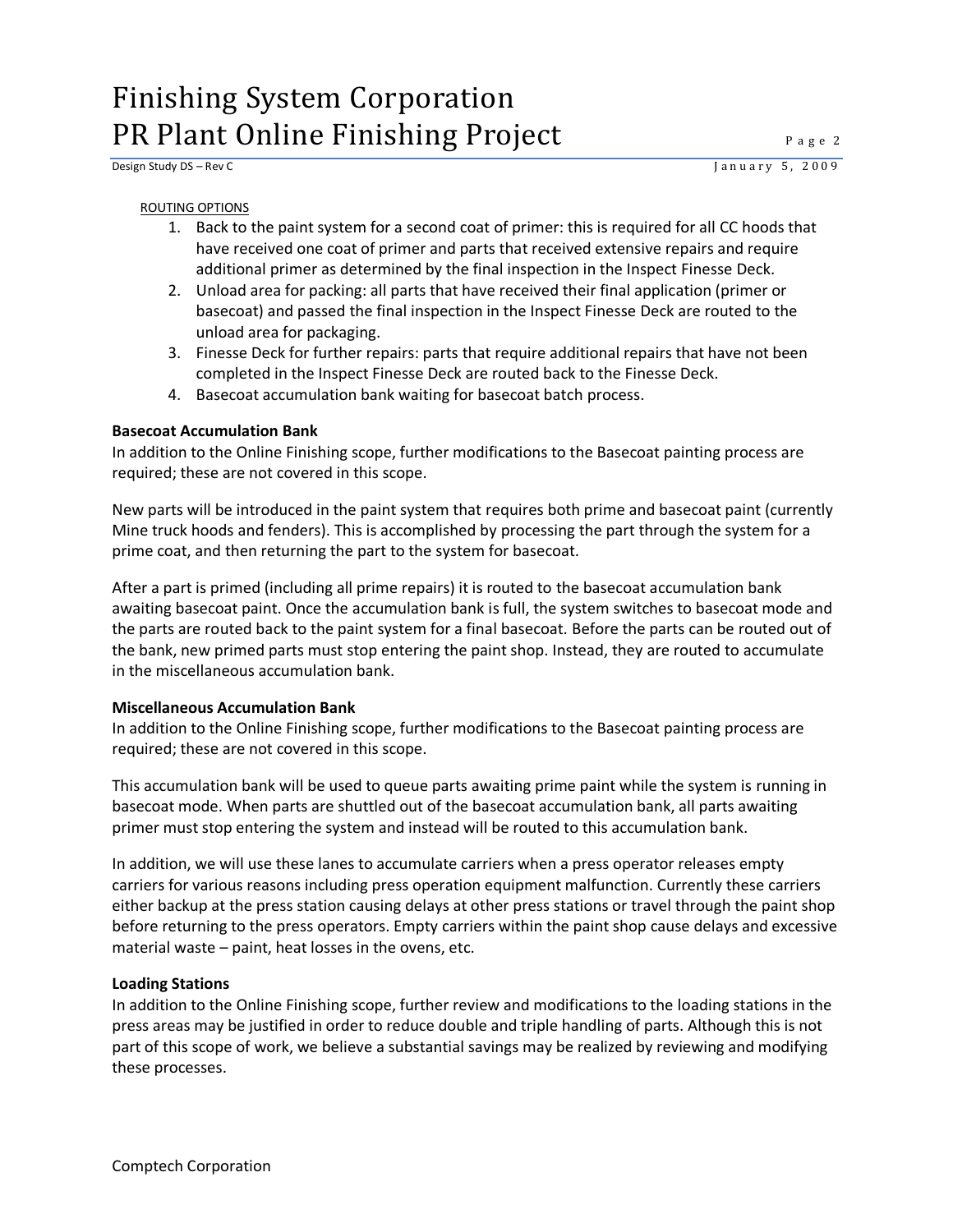<u>Design Study DS – Rev C</u> J a n u a r y 5, 2009

- There are situations when an operator must release empty carriers belonging to a different load operator in order to access carriers belonging to their station.
- At times press operators release empty carriers for various reasons that are not related to equipment malfunctions. These empty carriers travel through the paint shop causing delays and material waste. We propose to install a bypass to re-route empty carriers back to the press stations.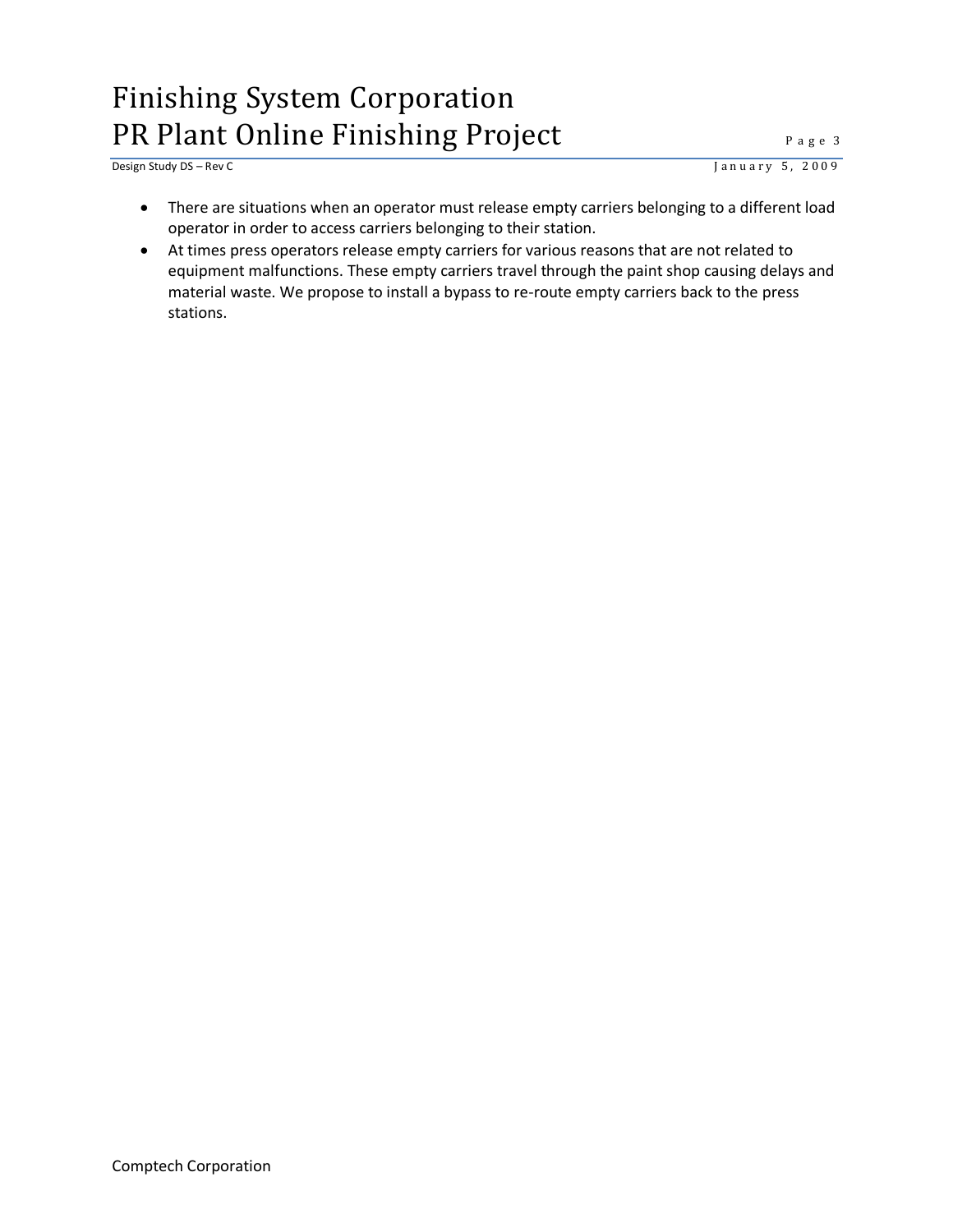Design Study DS – Rev C<br>
J a n u a r y 5, 2009

### <span id="page-5-0"></span>**Conveyor Scope and Design**

This section summarizes the process flow logic and provides a detailed description of the modifications proposed in our scope.

#### <span id="page-5-1"></span>**Detailed Conveyor Sequence**

Below we provide a list of each conveyor unit installed along with a detailed description of the rack sequence through the conveyor unit.

The sequence numbers provided refer to the sequence numbers provided on our conveyor layout (attached.)

#### 01 – POP UP TRANSFER CONVEYOR

Provide (1) pop-up transfer conveyor to transfer a painted rack from Paint to the new accumulation conveyor Unit 02.

#### 02 – NARROW ACCUMULATION CONVEYOR

Provide (1) 34 foot long accumulation conveyor. This conveyor will transport the rack from the paint unload pop-up transfer to the Unit 03.

#### 03 – 90 DEGREE TURN TABLE CONVEYOR

Provide and install (1) 90 degree rotating conveyor. This conveyor will transport painted racks from Unit 02 to Unit 04 or it will act as a transfer to allow for a repaired rack to be transferred from Unit 24 back into the finesse line.

#### 04 – TWO STRAND RACK TRANSFER CONVEYOR

Provide (1) 9 foot long transfer conveyor to conveyor a painted rack from Unit 03 turntable to Unit 05 turntable.

#### 05 – 90 DEGREE TURN TABLE CONVEYOR

Provide (1) 90 degree rotating conveyor. This conveyor will transport painted racks from Unit 04 to Unit 08 to allow for entry into the west finesse deck, or it will act as a transfer to allow a rack to transfer to Unit 06 turntable.

#### 06 – 90 DEGREE TURN TABLE CONVEYOR

Provide (1) 90 degree rotating conveyor. This conveyor will transport painted racks from Unit 05 turntable to Unit 07 to allow for entry into the east finesse deck

#### 07 – TWO STRAND RACK TRANSFER CONVEYOR

Provide and install (1) 9'-6" two strand chain conveyor to transport a rack from Unit 06 turntable to Unit 09 east finesse deck production conveyor. This unit will require a VFD for a two speed transfer. Transferring a rack from Unit 06 will be fast speed while transferring a rack on Unit 09 will be slow speed at 8ft/min.

#### 08 – TWO STRAND RACK TRANSFER CONVEYOR

Provide (1) 9'-6" two strand chain conveyor to transport a rack from Unit 05 turntable to Unit 10 west finesse deck production conveyor. This unit will require a VFD for a two speed transfer.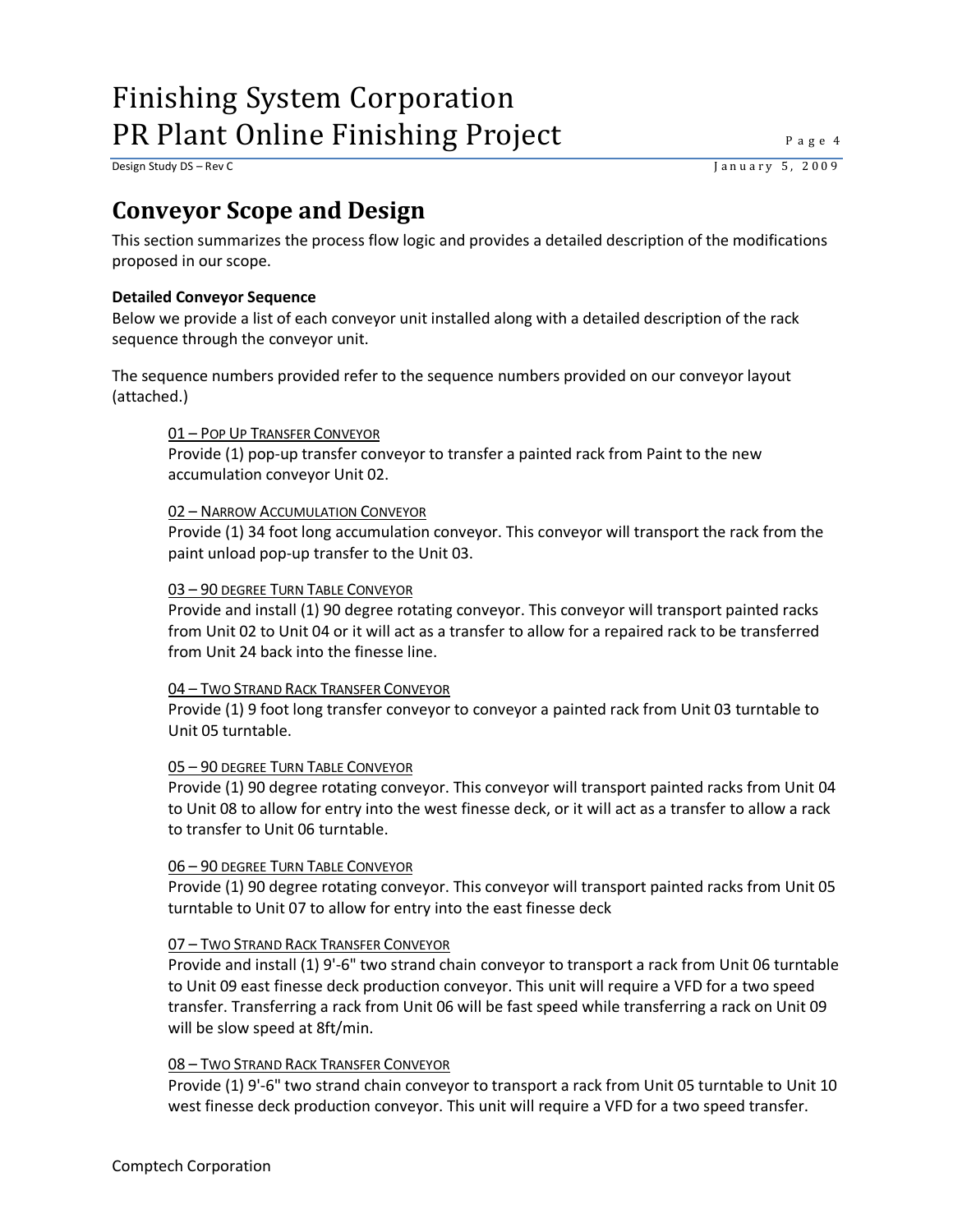Transferring a rack from Unit 05 will be fast speed while transferring a rack on Unit 10 will be slow speed at 8ft/min.

#### 09 – 8FT/MIN NARROW PRODUCTION CONVEYOR

Provide (1) 149 foot long production chain conveyor. This east finesse deck production conveyor will be speed set at 8ft/min. This unit will transfer a rack from Unit 07 to Unit 11. Prior to Unit 11 an operator pushbutton station will be included to select a routing to the heavy repair pull off spur Unit 19 or Re-route back to the Finesse Deck. We have included a run/stop pull cord the length of the booth for a controlled operator conveyor stop as well as an e-stop located every 50' along the booth. All controls are priced in Unit 17.

#### 10 – 8FT/MIN NARROW PRODUCTION CONVEYOR

Provide (1) 149 foot long production chain conveyor. This west finesse deck production conveyor will be speed set at 8ft/min. This unit will transfer a rack from Unit 08 to Unit 12. Prior to Unit 13 an operator pushbutton station will be included to select a routing to the heavy repair pull off spur Unit 19 or Re-route back to the Finesse Deck. We have included a run/stop pull cord the length of the booth for a controlled operator conveyor stop as well as an e-stop located every 50' along the booth. All controls are priced in Unit 17

#### 11 – TWO STRAND RACK TRANSFER CONVEYOR

Provide (1) 9'-6" two strand chain conveyor to transport a rack from Unit 09 east finesse deck to Unit 14 Pop-Up transfer conveyor. This unit will require a VFD for a two speed transfer. Transferring a rack from Unit 09 will be slow speed at 8ft/min while transferring a rack on Unit 14 will be high speed.

#### 12 – TWO STRAND RACK TRANSFER CONVEYOR

Provide (1) 9'-6" two strand chain conveyor to transport a rack from Unit 01 west finesse deck to Unit 15 Pop-Up transfer conveyor. This unit will require a VFD for a two speed transfer. Transferring a rack from Unit 10 will be slow speed at 8ft/min while transferring a rack on Unit 15 will be high speed.

#### 13 – WIDE CROSS TRANSFER CONVEYOR

Provide (1) 43'-6" long wide cross transfer conveyor. This conveyor will transport a finished rack from the finesse deck exit pop-up transfer Units 14 and 15 to Unit 16 Pop-Up transfer. This unit will be programmed with a FIFO stack logic (First In / First Out) to track racks that are required to be transferred to the Heavy Repair pull off station Unit 19.

#### 14 – POP UP TRANSFER CONVEYOR

Provide (1) pop-up transfer conveyor to transfer a rack from Unit 11 to Unit 13 Cross transfer conveyor.

#### 15 – POP UP TRANSFER CONVEYOR

Provide (1) pop-up transfer conveyor to transfer a rack from Unit 12 to Unit 13 Cross transfer conveyor.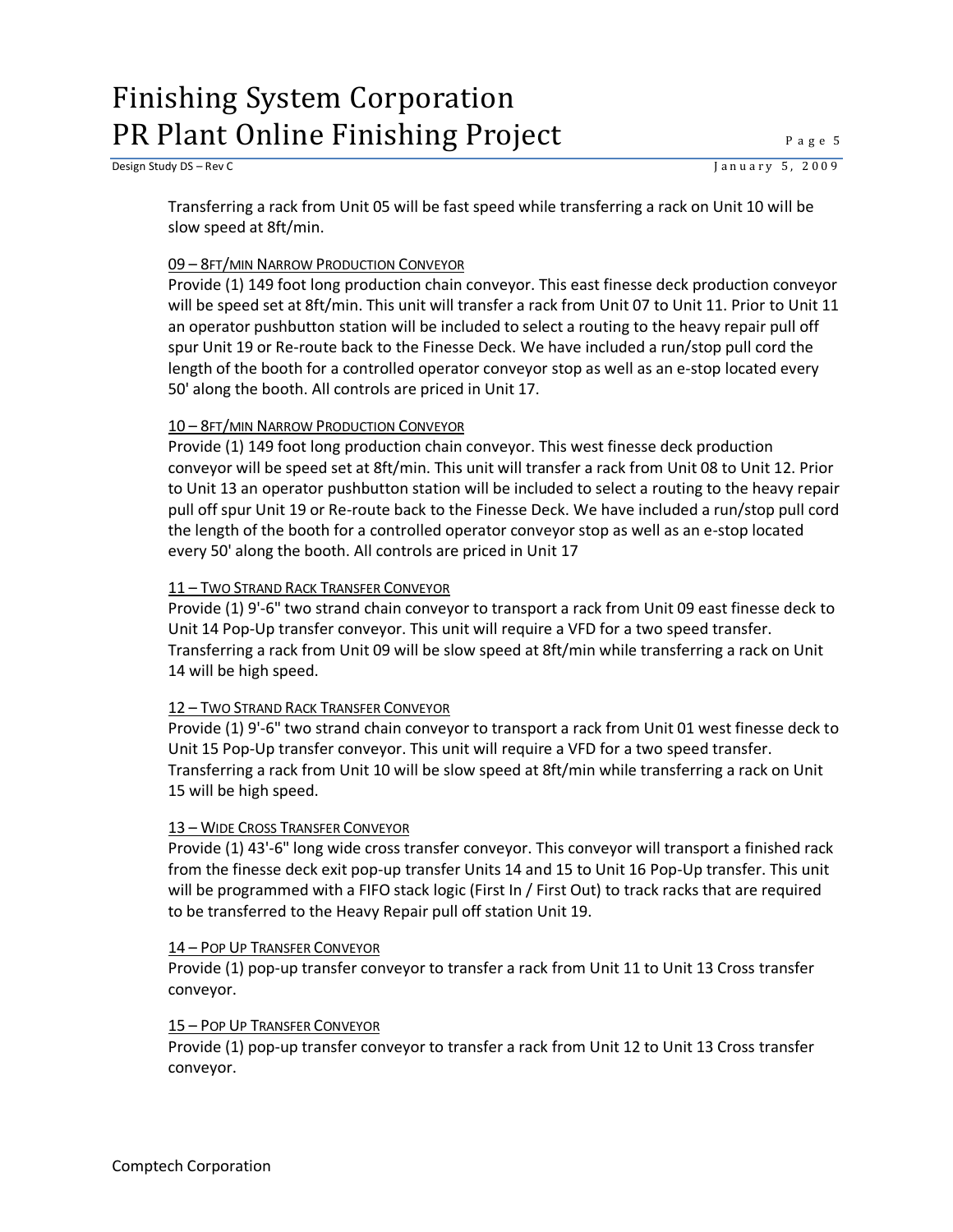Design Study DS – Rev C J a n u a r y 5, 2 0 0 9

#### 16 – POP UP TRANSFER CONVEYOR

Provide (1) pop-up transfer conveyor to transfer a rack from Unit 13 cross transfer to Unit 18 accumulation conveyor. This unit will also act as a manual insertion point to allow for an operator to insert a rack back on the line from the manual heavy repair area. Included in this area is (1) operator pushbutton station for manual control as well as a small TouchScreen to allow for maintenance manipulation of the FIFO stack.

#### 17 – PLC CONTROL PANEL (PROJECT CONTROLS)

This unit contains all controls engineering, material, and fabrication. This pricing should be considered budget while we negotiate final pricing from local Findlay contractors previous used at Whirlpool.

#### 18 – NARROW ACCUMULATION CONVEYOR

Provide (1) 148' - 6" long accumulation conveyor with (1) rack hold back stop. This unit will transfer a rack from Unit 16 to Unit 19 Heavy repair pull off spur.

#### 19 – POP UP TRANSFER CONVEYOR

Provide (1) pop-up transfer conveyor to transfer a rack from Unit 18 to Unit 21 Wide Cross transfer conveyor. If the rack is scheduled to return to the Finesse deck Unit 19 will transfer a rack from Unit 18 to Unit 23.

#### 20 – HEAVY REPAIR RACK PULL OFF STATION

Provide (1) Pop-Up Transfers. This unit will accept a rack from Unit 21 cross transfer. If the rack is scheduled to exit to Heavy repair the rack will stop at Unit 20, raise and be transferred to a gravity decline section of conveyor for removal. If the rack is scheduled for the EMS load point it will bypass Unit 20 and continue to Unit 21 rack hold back.

#### 21 – WIDE ACCUMULATION CONVEYOR

Provide (1) 25' lg wide cross transfer conveyor. This conveyor will transport a finished rack from Units 19 and 20 and transfer a rack to Unit 22 EMS Load Station. This conveyor will be equipped with (1) hold back stop to allow for rack to be held while waiting for Unit 22 ready to transfer.

#### 22 – RELOCATED EMS LOAD STATION

Relocate (1) EMS Unload station from it current location to the new area as shown on the layout drawing. All controls and wiring will be maintained out of its current control panel.

#### 23 – TWO STRAND RACK TRANSFER CONVEYOR

Provide (1) 9'-6" two strand chain conveyor to transport a rack from Unit 19 Pop-Up transfer to Unit 03 turntable. This conveyor will act as the path for a rack to be transferred back to the finesse deck.

### 24 – DATA COLLECTION PANEL (RELOCATED BY OTHERS) NO PRICING

This unit will be relocated by plant personnel.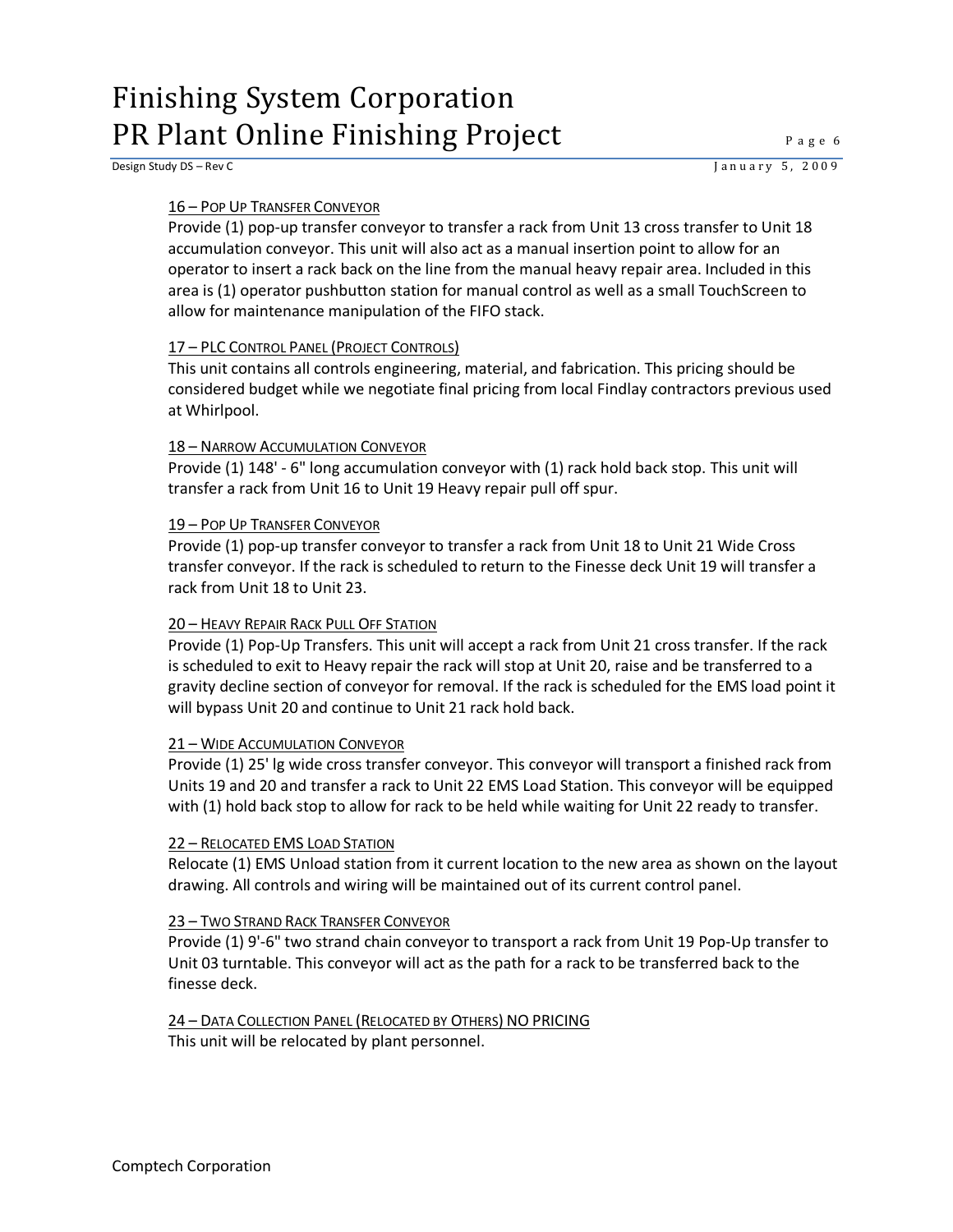Design Study DS – Rev C J a n u a r y 5, 2 0 0 9

#### 25 – EMS SUPPORT POST FIELD MODIFICATION

Relocate Support post 7 feet north. We have provided labor and material for the relocation of (1) EMS support Post.

#### 26 – PROJECT MANAGEMENT AND LAYOUT / DETAIL ENGINEERING

This pricing includes a conveyor project manager, layout engineering, and equipment detail engineering.

#### 27 –FIELD INSTALLATION

We will provide all field labor and material for the installation of the above referenced scope of work items. All installation work will be performed on straight time. This pricing should be considered budget while we negotiate final pricing from local contractors.

#### 28 – FIELD WIRING

This pricing should be considered budget while we negotiate final pricing from local contractors.

#### 29 – FIELD AIR PIPING

This pricing should be considered budget while we negotiate final pricing from local contractors.

#### <span id="page-8-0"></span>**Conveyor Sequence Qualifications**

The following further describes the type of equipment used and additional installation notes.

#### 01 POP-UP TRANSFER CONVEYORS Pop-Up transfer conveyors will be a pneumatic lift.

02 PALLET STOPS Pallet stops are pneumatically actuated.

#### 03 TURNTABLES

Turntables will be pneumatically actuated.

#### 04 PRICING

This price is based on installing the complete system less Unit 01 and Unit 22 at one time. These units will be installed at a separate system tie-in timeframe.

### 05 INSTALLATION

Installation is based on a 5 day 40 hour workweek.

#### 06 OTHER

We have not included building penetrations where needed.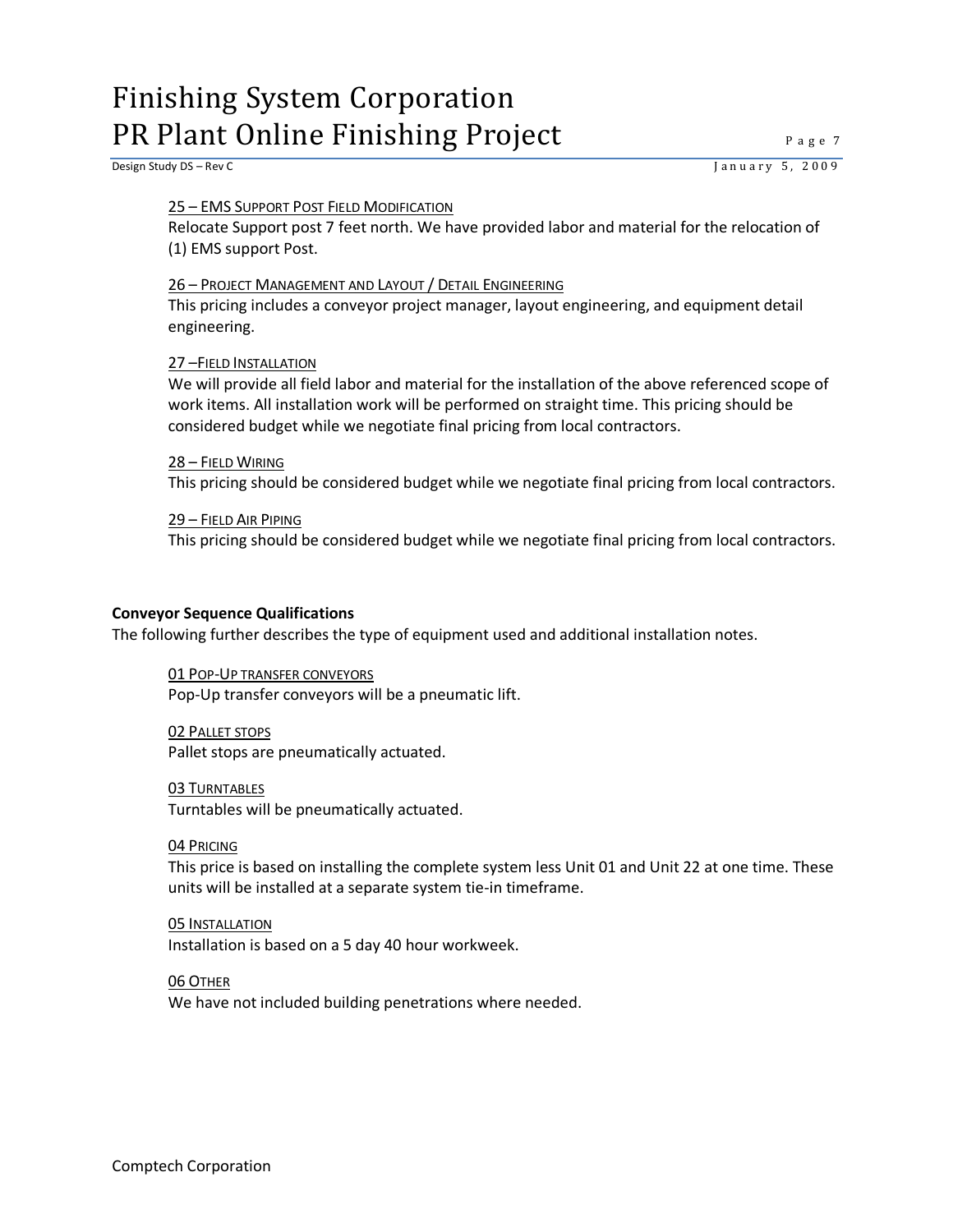Design Study DS – Rev C J a n u a r y 5, 2 0 0 9

### <span id="page-9-0"></span>**Job Spacing and Process Time**

#### <span id="page-9-1"></span>**Summary**

In order to determine efficient job spacing and production hours, we have to evaluate the work areas around the part to insure we have sufficient space to perform inspection, finesse, and repair operations. In addition, production hours are reviewed for the number of straight time shifts vs. reducing shifts and adding overtime hours. Minimum job spacing will be selected along with the minimum number of weekly production hours; this allows future expansion by adding production hours.

In the following table, we determine the weekly production hours and job spacing based on data provided and the existing plant conditions.

The conveyor length of 2,000 feet and annual paint rack output data is provided by PR in document *08 Facility Optimization* along with annual operating days of 238 which is equivalent to 47.6 weeks per year. This data along with a constant conveyor speed of 16.7 feet per minute (to insure we do not change the wash, paint, and cure times) is used to calculate weekly production hours based on several job spacing's. The annual production *output as indicated in the tables takes into account rack load efficiency, first time throughput efficiency, and throughput for parts requiring two applications* – CC hoods and Mine hoods and fenders.

In order to reduce the shifts to a reasonable workweek, an eleven to twelve foot job spacing is required. This spacing however is too close for efficient operations. Assuming full paint shop operations without downtime, we could produce 75 jobs per hour at 13.36 foot job spacing. Using an uptime efficiency of 93% and two shifts per day, we can expect a weekly production of 75 hours per week (93% of 80 hours) which is equivalent to 59 jobs per hour at 16.6 foot job spacing. This provides ample access to the front and back side of a rack as it passes through the system.

In conclusion, we will design our system at 75 Jobs per hour with job spacing at 13.36 feet. However, the actual operating spacing and output will be 59 jobs per hour at 16.6 foot job spacing. *These reductions will reduce the number of personnel required to man the new system which will be ignored in order to provide a conservative analysis*.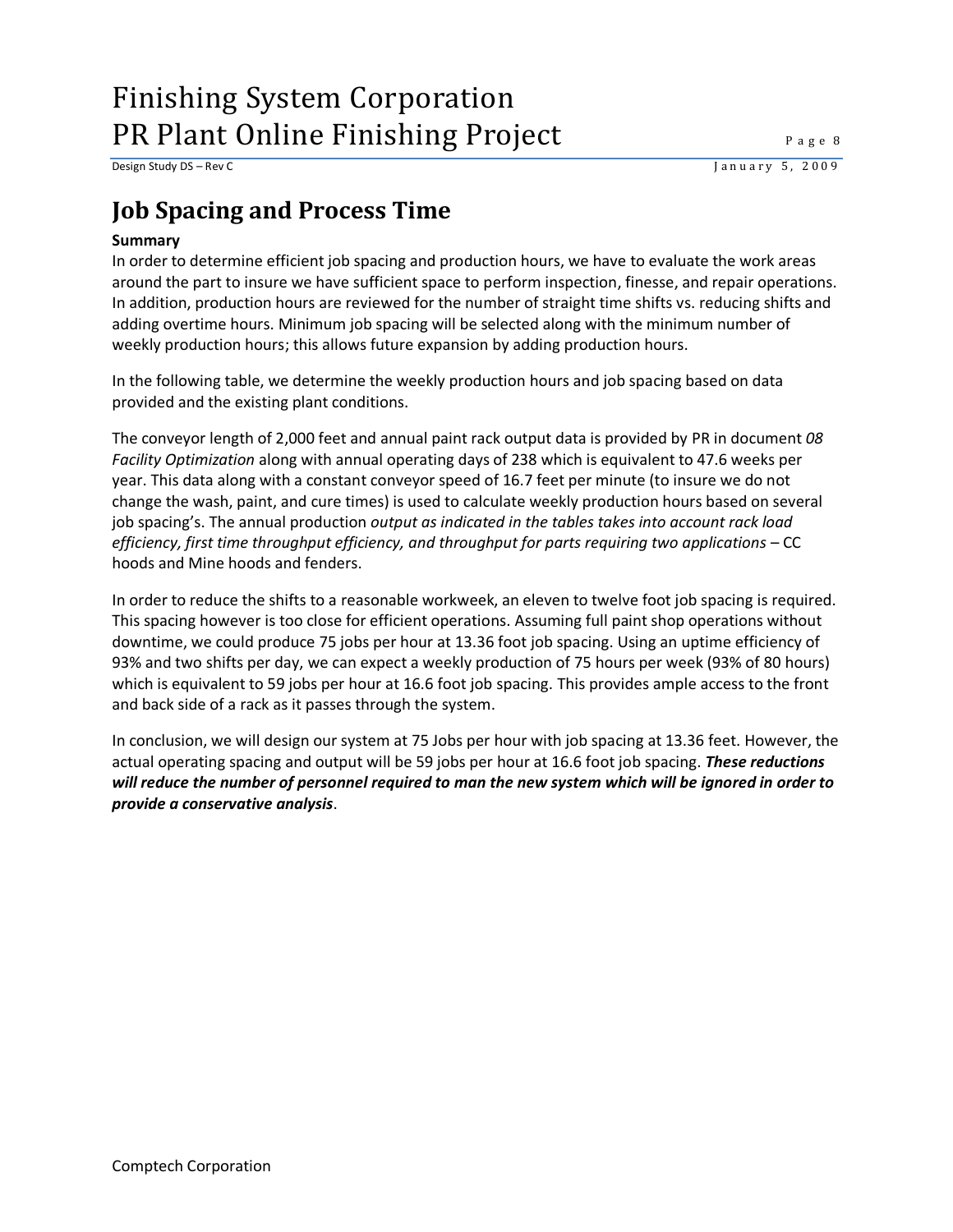#### Design Study DS – Rev C<br>
January 5, 2009

#### <span id="page-10-0"></span>**Job Spacing and Process Time Tables**

Conveyor length (ft / revolution) Conveyor speed (ft / min)

2,000 2.0 Time (hrs / revolution) 16.7 47.6 Production time (wks/yr)

| Paint Rack Annual Output (from 08 Facility Optimization) |         |         |         |         |         |  |  |  |  |
|----------------------------------------------------------|---------|---------|---------|---------|---------|--|--|--|--|
| <b>Rack Type</b>                                         | 2008    | 2009    | 2010    | 2011    | 2012    |  |  |  |  |
| <b>IPR Service Racks</b>                                 | 1,366   | 1,366   | 1,366   | 1,366   | 1,366   |  |  |  |  |
| IPR Product Racks                                        | 71,984  | 74,083  | 106,545 | 112,902 | 75,800  |  |  |  |  |
| <b>Total PR Racks</b>                                    | 73,350  | 75.449  | 107,911 | 114,267 | 77,166  |  |  |  |  |
| <b>TR Service Racks</b>                                  | 1,659   | 1,659   | 2,218   | 2,143   | 2,031   |  |  |  |  |
| <b>TR Product Racks</b>                                  | 140,139 | 142,490 | 100,764 | 86,733  | 61,858  |  |  |  |  |
| <b>Total TR Racks</b>                                    | 141,798 | 144,148 | 102,982 | 88,876  | 63,889  |  |  |  |  |
| Total Racks per Year                                     | 215,147 | 219,597 | 210,893 | 203,144 | 141,055 |  |  |  |  |

|              |                  | Time (hours / week) |      |      |      |      |  |  |  |
|--------------|------------------|---------------------|------|------|------|------|--|--|--|
| Spacing (ft) | Output (rack/hr) | 2008                | 2009 | 2010 | 2011 | 2012 |  |  |  |
| 10           | 100              | 45                  | 46   | 44   | 43   | 30   |  |  |  |
| 11           | 91               | 50                  | 51   | 49   | 47   | 33   |  |  |  |
| 12           | 84               | 54                  | 55   | 53   | 51   | 35   |  |  |  |
| 13           | 77               | 59                  | 60   | 57   | 55   | 38   |  |  |  |
| 13.36        | 75               | 60                  | 62   | 59   | 57   | 40   |  |  |  |
| 14           | 72               | 63                  | 64   | 62   | 60   | 41   |  |  |  |
| 15           | 67               | 68                  | 69   | 66   | 64   | 44   |  |  |  |
| 16           | 63               | 72                  | 74   | 71   | 68   | 47   |  |  |  |
| 16.6         | 60               | 75                  | 76   | 73   | 71   | 49   |  |  |  |
| 17           | 59               | 77                  | 78   | 75   | 72   | 50   |  |  |  |
| 18           | 56               | 81                  | 83   | 80   | 77   | 53   |  |  |  |
| 19           | 53               | 86                  | 87   | 84   | 81   | 56   |  |  |  |
| 20           | 50               | 90                  | 92   | 88   | 85   | 59   |  |  |  |

Note:

Paint Rack Output is taken from *08 Facility Optimization* Data which accounts for rack load efficiency, first time throughput efficiency, and double run through for CC hoods, LiRi Hoods, and LiRi Fenders.

Highlighted job spacing of 13.36 feet equates to the paint shop current maximum production of 75 jobs per hour at 60 hours per week.

Using a two shift production and a paint shop uptime efficiency of 93%, our weekly production will be 75 hours (93% of 80 hours) which will produce 60 jobs per hour at 16.6 feet spacing.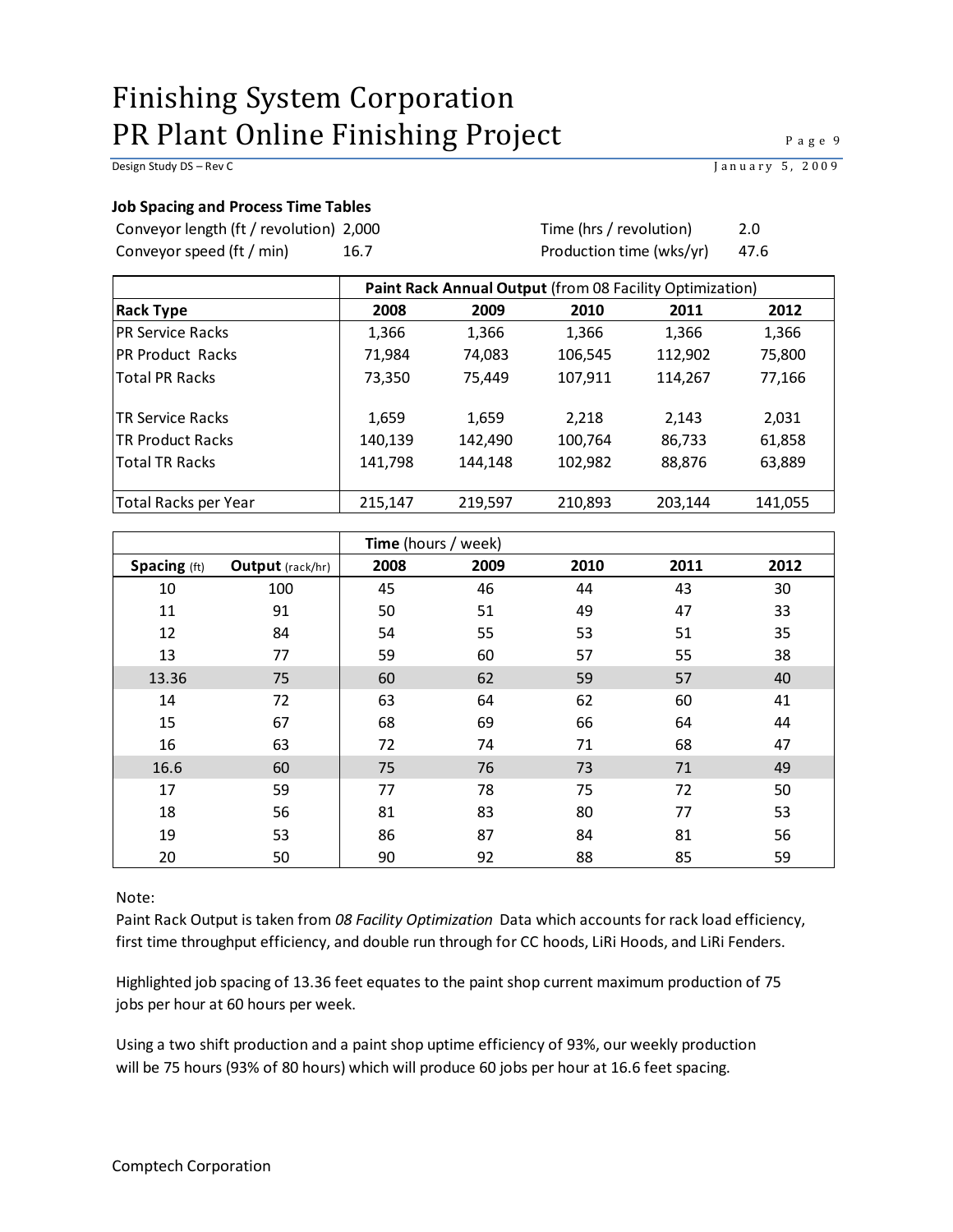Design Study DS – Rev C J a n u a r y 5, 2 0 0 9

### <span id="page-11-0"></span>**Process Time Study**

A time study was conducted on July 22, 2007 at which time the MMM500 Hood and CC hoods were being processed along with some grill opening panels and MMM500 cowls. The grill opening panels and cowls are fairly simple operations taking less than three minutes in all situations.

#### <span id="page-11-1"></span>**MMM500 F2 and RR Hoods**

MMM500 hood operation is divided into seven separate operations with seven persons working the Inspect Finesse and two people working load and unload *– offline operation requires 9 persons*. The process times varied considerably from product to product – even for products with similar defects.

|    | <b>500 HOOD OPERATION</b> | <b>MAX PROCESS TIME</b> |
|----|---------------------------|-------------------------|
| 1) | 1 person unload           | 1.25 minutes            |
| 2) | 3 person repair           | 7 minutes               |
| 3) | 1 person paint            | 1.5 minutes             |
| 4) | 1 person pry test         | 0.25 minutes            |
| 5) | 1 person audit            | 2 minutes               |
| 6) | 1 person final repair     | 1.5 minutes             |
| 7) | 1 person shipping         | 1.25 minutes            |

There is a considerable amount of time spent repairing press and bonding defects. For example, many parts require sanding of rough edges, pits, and removal of excess bonding. These repairs require lengthy sanding operations down to the substrate followed by the application of another coat of primer and drying time before the part can be inspected.

It was also noted that a considerable amount of time is spent waiting for a part to enter a workstation before any work can be completed. This is evident by comparing the total MMM500 hoods processed per day (23,000 per year / 238 days per year) which is 96 to the production output of 75 jobs per hour, which is easily accomplished within our proposed Deck. This is equivalent to less than one and a half hours of production per day on the new work Deck.

Also, we noted there is a fair amount of time spent changing tools (sanding, painting, adtech, etc) and handling the part. For example, in order to process this part, the operator repeatedly removed an air hose from their tools and attached it to a lift to raise and lower the part. This operation takes place in each of the five stations from repair to audit.

During our time study we were informed that the parts being processed were of poor quality due to press and bonding issues. Also during our observation period, all parts were repaired within the time noted – no parts were shipped to a separate repair station.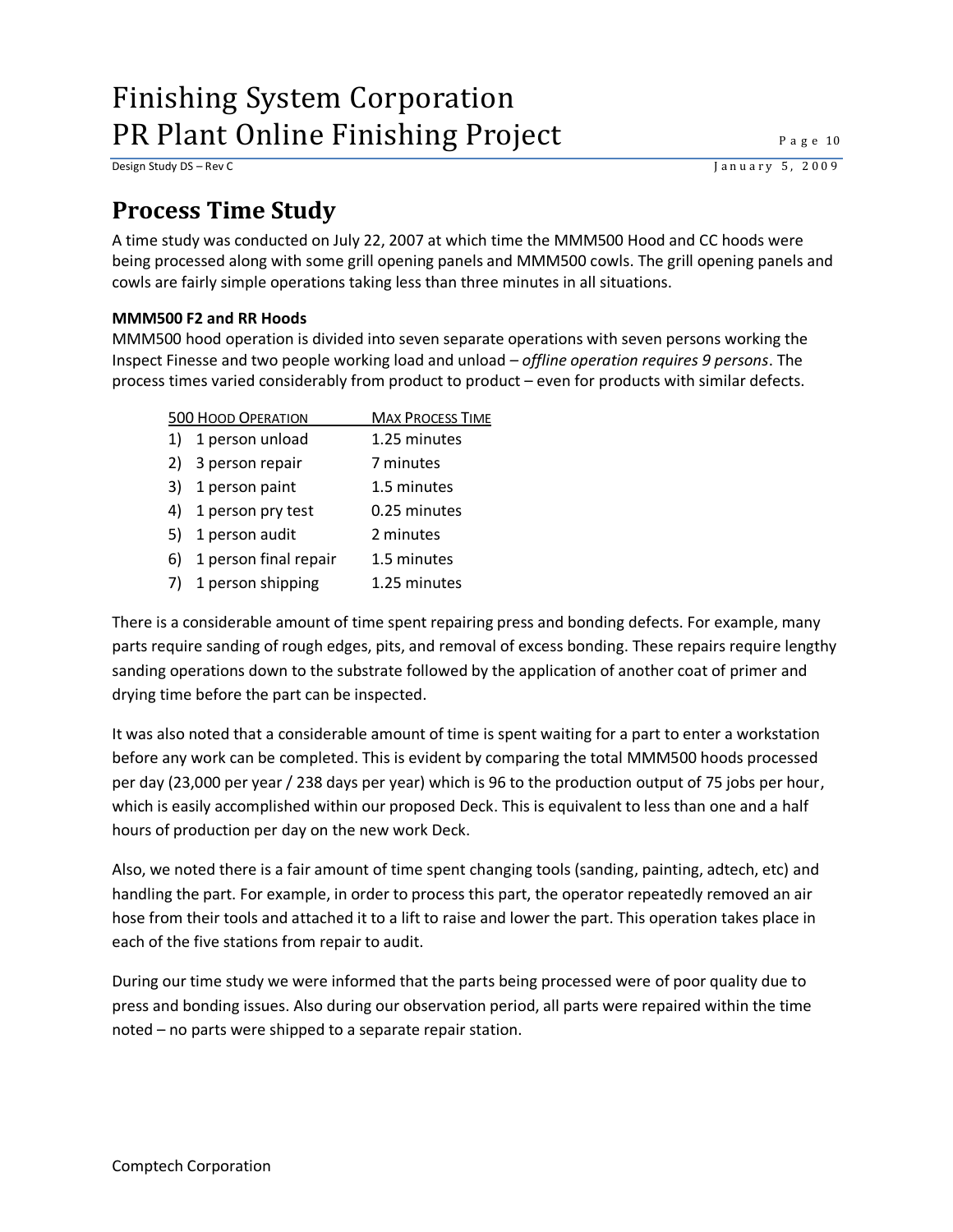Design Study DS – Rev C J a n u a r y 5, 2 0 0 9

#### <span id="page-12-0"></span>**ZZ and CC Hoods**

The ZZ and CC hoods are processed in seven separate stations (each containing one person) all performing the same operations on different hoods along with two auditors to cover all seven stations – this *offline operation requires 9 persons.*

Similar to the MMM500 hood operation, there is a considerable amount of time spent repairing press and bonding defects. Specifically, all of the repairs performed on the back side of the panel were due to bonding and press defects. The amount of time spent on the back side of the panel accounted for approximately twenty-five percent of the total process time.

Also, like the MMM500 hood, a significant amount of time is spent handling each part. Each operator must walk up to the line to retrieve a part and walk it back to their workstation prior to working (some stations are as far as forty feet from the part on the rack). This along with manually flipping the part over for back side inspection and repairs is time consuming.

#### <span id="page-12-1"></span>**Remainder of TR Plant Parts and Future Parts**

The remainder of the products were not in production during our time study. However, the manpower required to process these parts can be estimated based on similar products in production at the TR plant. Also, since the process times for the MMM500 and CC hoods are the longest, we can use this data to design our system.

The following table tabulates manpower processing parts at the Inspect, Finesse, Load, and Unload stations. The first three products were in production and the manpower was counted; the remaining manpower data is estimated based on similar parts in production. Finally, given the low production of the Angme and Mine fender, we assume these two products would use the same production unload lane and manpower.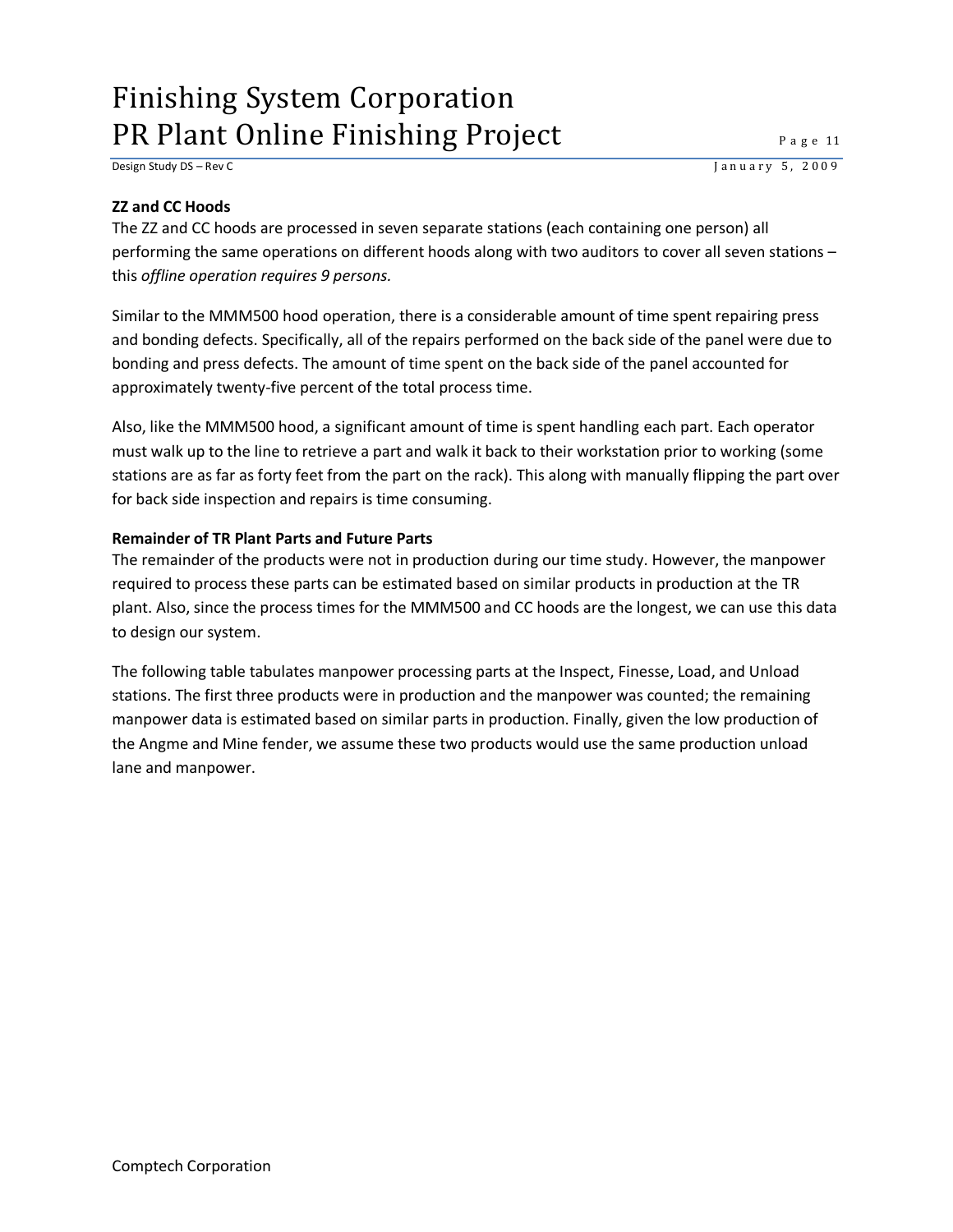Design Study DS – Rev C J a n u a r y 5, 2009

#### <span id="page-13-0"></span>**Future and Current Manpower with Offline Operation**

|                                    | Production    | <b>Current</b> |                         |                 | <b>PPY</b>       |
|------------------------------------|---------------|----------------|-------------------------|-----------------|------------------|
| <b>Part Name</b>                   | Range         | Plant          | <b>Notes</b>            | <b>Manpower</b> | 1,000            |
| MMM500 Hood                        | 2008 - 2011   | PR             | Actual                  | 9               | 23               |
| RRR and CC Hood                    | 2008 - 2011   | <b>PR</b>      | Actual                  | 9               | 37               |
| MMM500 F2 and F3 Cowl              | 2008 - 2011   | PR             | Actual                  | $\overline{2}$  | 26               |
| Mine Hood                          | 2009 - 2012   | <b>PR</b>      | Sim to MMM500 hood      | 6               | 12.7             |
| Mine Fenders                       | 2011 - 2012   | <b>PR</b>      | Sim to MMM500 cowl      | $\overline{2}$  | 10               |
| Angme G350 Hood                    | 2010 - 2012   | PR             | Sim to MMM500 hood      | 6               | 15               |
| Angme G350 Fender                  | 2010 - 2012   | PR             | Process w/ Mine fender  | $\mathbf 0$     | 15               |
| <b>Truck X Fenders</b>             | 2008 - 2009   | TR             | Actual                  | 0               | 40               |
| R555 Fenders                       | $2008 - 2010$ | TR             | Actual                  | 4               |                  |
| <b>CC Rear Quarters</b>            | 2008 - 2011   | <b>TR</b>      | Actual                  | 6               | 72               |
| <b>CC Door Surround</b>            | 2008 - 2011   | TR             | Actual                  | 4               | 70               |
| R555 Fender                        | 2008 - 2012   | <b>TR</b>      | Actual                  | 6               | 25               |
| L350 Deck Lid                      | 2009 - 2012   | TR             | Actual                  | 5               | 49               |
| Mine GOP                           | 2008 - 2009   | TR             | Estimate                | $\overline{2}$  | 43               |
| <b>R300 Box</b>                    | 2008 - 2010   | TR             | Estimate                | $\mathbf{1}$    | 24               |
| R300 Floor                         | 2008 - 2010   | <b>TR</b>      | Estimate                | $\mathbf{1}$    | 24               |
| R300 Headboard                     | 2008 - 2010   | <b>TR</b>      | Estimate                | $\mathbf{1}$    | 24               |
| R300 Frt Door                      | 2008 - 2010   | TR             | Estimate                | $\mathbf{1}$    | 24               |
| R300 Rr Door                       | $2008 - 2010$ | TR             | Estimate                | $\mathbf{1}$    | 24               |
| R300 Tonneau                       | 2008 - 2010   | <b>TR</b>      | Estimate                | $\mathbf{1}$    | 10               |
| <b>RRR Quarters &amp; Surround</b> | 2008 - 2011   | TR             | Process w/ another part | 0               | 3                |
| ZZ Hood                            | 2008 - 2011   | TR             | Process w/ Angme Hood   | 0               | 20               |
| MM500 Fender                       | 2010 - 2012   | TR             | Process w/ another part | 0               | 4.3              |
| L350 Hood                          | 2009 - 2012   | <b>TR</b>      | Process w/ L350 Roof    | $\mathbf 0$     | $\boldsymbol{6}$ |
| L350 Fender                        | 2009 - 2012   | <b>TR</b>      | Estimate                | 1               | 12               |
| L500 Roof Filler Panel             | 2009 - 2012   | <b>TR</b>      | Estimate                | $\overline{2}$  | 30               |
| <b>Total</b>                       |               |                |                         | 70              | 643              |

#### **Notes:**

Manpower identifies current and estimated manpower required at the processing lane for the given part. PPY 1,000 is the approximate number of parts processed in thousands.

CC Includes two indirect auditors which will be used on our new new Finesse enclosure.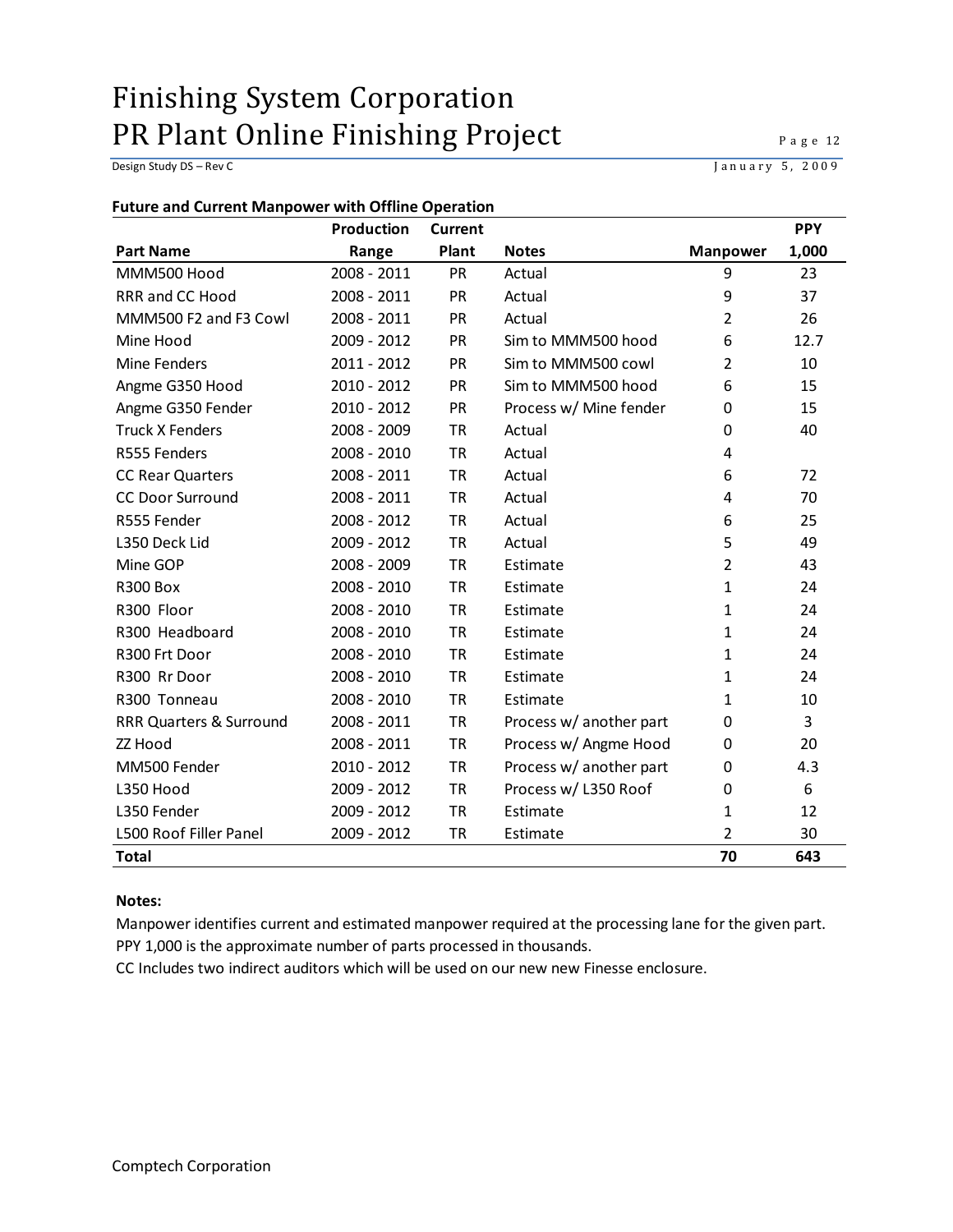#### <span id="page-14-0"></span>**MMM500 and CC Hood Time Study Data**

#### **CRCR Hood**

7 Person Operation (excluding unload and reload)

1.25 min Unload and Reload - 1 operator each operation with lift

#### **Repair Station Totals - 3 Operators per Repair, 10 Samples**

| Operator            |     |     | 3   | 4   | 5   | 6   | 7   | 8   | 9   | 10  | Avg | Max  |
|---------------------|-----|-----|-----|-----|-----|-----|-----|-----|-----|-----|-----|------|
| Op <sub>1</sub>     |     | 2.0 | 2.1 | 1.7 | 2.5 | 1.0 | 1.2 | 1.2 | 2.0 | 1.7 |     |      |
| Op <sub>2</sub>     | 1.2 | 1.5 | 2.5 | 1.5 | 2.0 | 0.8 | 1.0 | 1.2 | 1.7 | 1.5 |     |      |
| Op <sub>3</sub>     | 1.2 | 1.5 | 2.2 | 1.2 | 1.7 | 0.8 | 1.0 | 1.2 | 1.2 | 1.5 |     |      |
| Repair (total)      | 4.0 | 5.0 | 6.8 | 4.3 | 6.2 | 2.7 | 3.2 | 3.5 | 4.8 | 4.7 | 4.5 | 6.8  |
| Spot Paint          | 0.9 | 0.8 | 1   | 0.9 | 0.9 | 1.2 | 1.4 | 1.3 | 0.7 | 1.1 | 1.0 | 1.4  |
| Audit               | 2   | 1.7 | 2.1 | 1.8 | 2.1 | 1.8 | 1.5 | 2   | 1.9 | 1.8 | 1.9 | 2.1  |
| <b>Final Repair</b> | 1.1 | 1   | 0.5 | 1.1 | 1.1 | 1.5 | 1.2 | 1   | 1.1 | 1   | 1.1 | 1.5  |
| Total               |     |     |     |     |     |     |     |     |     |     | 8.5 | 11.8 |
|                     |     |     |     |     |     |     |     |     |     |     |     |      |

#### **CC Hood**

9 Person Operation - 7 workstations, 2 auditors

0.25 min Unload and Reload - 0 additional operators

#### **Repair Station Totals - 1 Operator per Repair, 7 Independent Operators, 10 Samples each**

| Operator        | 1                | $\overline{2}$ | 3   | 4   | 5        | - 6 | 7   | 8   | 9                | 10      |  |
|-----------------|------------------|----------------|-----|-----|----------|-----|-----|-----|------------------|---------|--|
| op 1            | 2.0              | 3.9            | 5.3 | 6.5 | 4.0      | 4.0 | 6.0 | 5.3 | 4.7              | 4.5     |  |
| op <sub>2</sub> | 5.3              | 7.6            | 9.5 |     | 10.5 5.3 | 9.7 | 6.3 | 5.0 |                  | 7.5 7.3 |  |
| op <sub>3</sub> | 4.2              | 4.5            | 2.5 | 1.9 | 2.2      | 7.6 | 6.0 | 2.2 | 4.1              | -3.8    |  |
| op 4            | 3.4              | 0.7            | 3.2 | 2.7 | 2.3      | 5.0 | 3.1 | 4.5 | 3.3 <sub>1</sub> | 3.0     |  |
| op 5            | 3.3 <sub>1</sub> | 6.8            | 5.2 | 4.9 | 5.8      | 4.4 | 4.5 | 1.9 | 4.7              | 4.5     |  |
| op <sub>6</sub> |                  |                |     |     |          |     |     |     |                  |         |  |
| op 7            |                  |                |     |     |          |     |     |     |                  |         |  |

#### **CC Hood Operation Times**

| Operation                                                                       | Avg | Max  |
|---------------------------------------------------------------------------------|-----|------|
| Repair (total) - this time includes spot repair, paint, audit, and final repair | 4.7 | 10.5 |
| Spot Paint                                                                      |     | 0.0  |
| Audit                                                                           |     | 0.0  |
| <b>Final Repair</b>                                                             |     | 0.0  |
| Total                                                                           | 77  | 10.5 |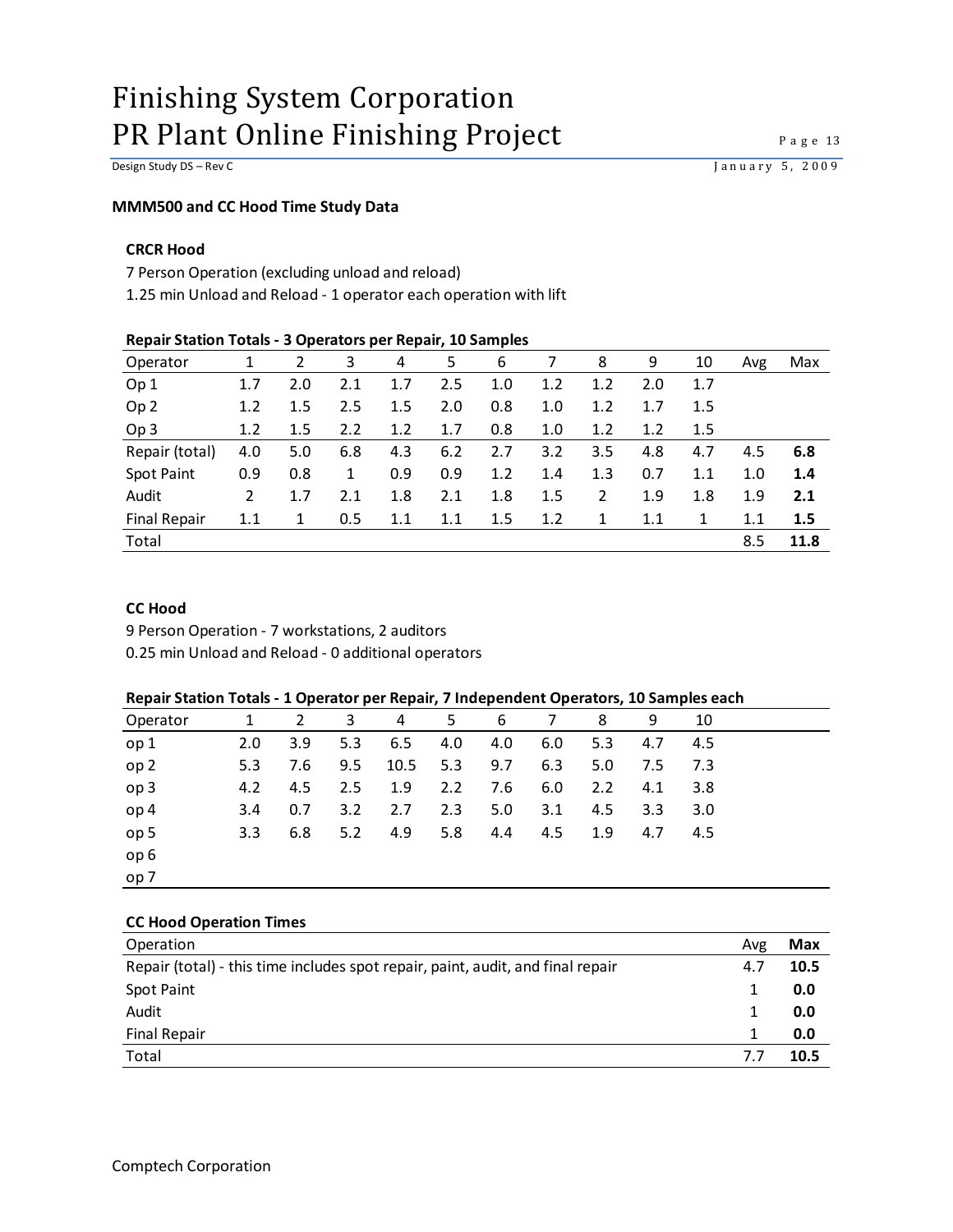Design Study DS – Rev C J a n u a r y 5, 2 0 0 9

### <span id="page-15-0"></span>**Conclusion**

#### <span id="page-15-1"></span>**Production Rate and Spacing**

We will design the new system using a conveyor speed of 16.7 feet per minute (to insure we do not change the wash, paint, and cure times), 75 Jobs per hour with job spacing at 13.36 feet; this will allow for maximum expansion with no plant down time and a weekly operating time of 62 hours. The actual operating conditions will be adjusted for an uptime efficiency of 93% and two shifts per day. This allows for weekly production of 75 hours (93% of 80 hours) which is equivalent to 59 jobs per hour at 16.6 foot job spacing. *These reductions will reduce the number of personnel required to man the new system which will be ignored in order to provide a conservative analysis*.

As noted in "*Job Spacing and Process Times*", the production rates include *rack load efficiency, first time throughput efficiency, and throughput for parts requiring multiple applications*. In addition, as noted above, we have accounted for plant down time in our actual production setup of 59 jobs per hour.

#### <span id="page-15-2"></span>**Process Time and Deck Length**

During our study we observed a maximum repair time of approximately 12 minutes on the MMM500 hoods with an average repair time of 8.5 minutes. This part requires the longest time to process and therefore we will base our process times on this product. In order to ensure future expansion and ensure that excessive part defects can be handled online, our new Inspect and Finesse Deck will be sized with approximately 50% of additional length with emphasis placed on the repair stations.

#### <span id="page-15-3"></span>**Manpower Reduction**

Continuing to use an offline process will require approximately 70 persons to Inspect, Finesse, Unload, and pack parts. This does not account for hi-low operators, shipping and warehouse etc. as this process will not change. Conversion to an online system will use approximately 12 persons in the Inspect and Finesse Deck, and 6 persons in the unload and packing area for a total of 18 persons and a workforce reduction of 52 persons. As noted, these data do not account for several important factors which should reduce the required manpower and time required to process each part.

#### CONTRIBUTING FACTORS NOT ACCOUNTED FOR WITHIN OUR REPORT

1) Elimination of empty racks within the paint shop. Currently a significant portion of the racks processed within the paint shop are less than full or empty. These inefficiencies contribute to personnel hours by adding to delay times between part processing.

#### CONTRIBUTING FACTORS ACCOUNTED FOR WITHIN OUR REPORT

1) Rack load efficiency – currently racks are submitted to the paint shop empty which causes delays and gaps in the line. We propose to eliminate these which will increase paint shop efficiency.